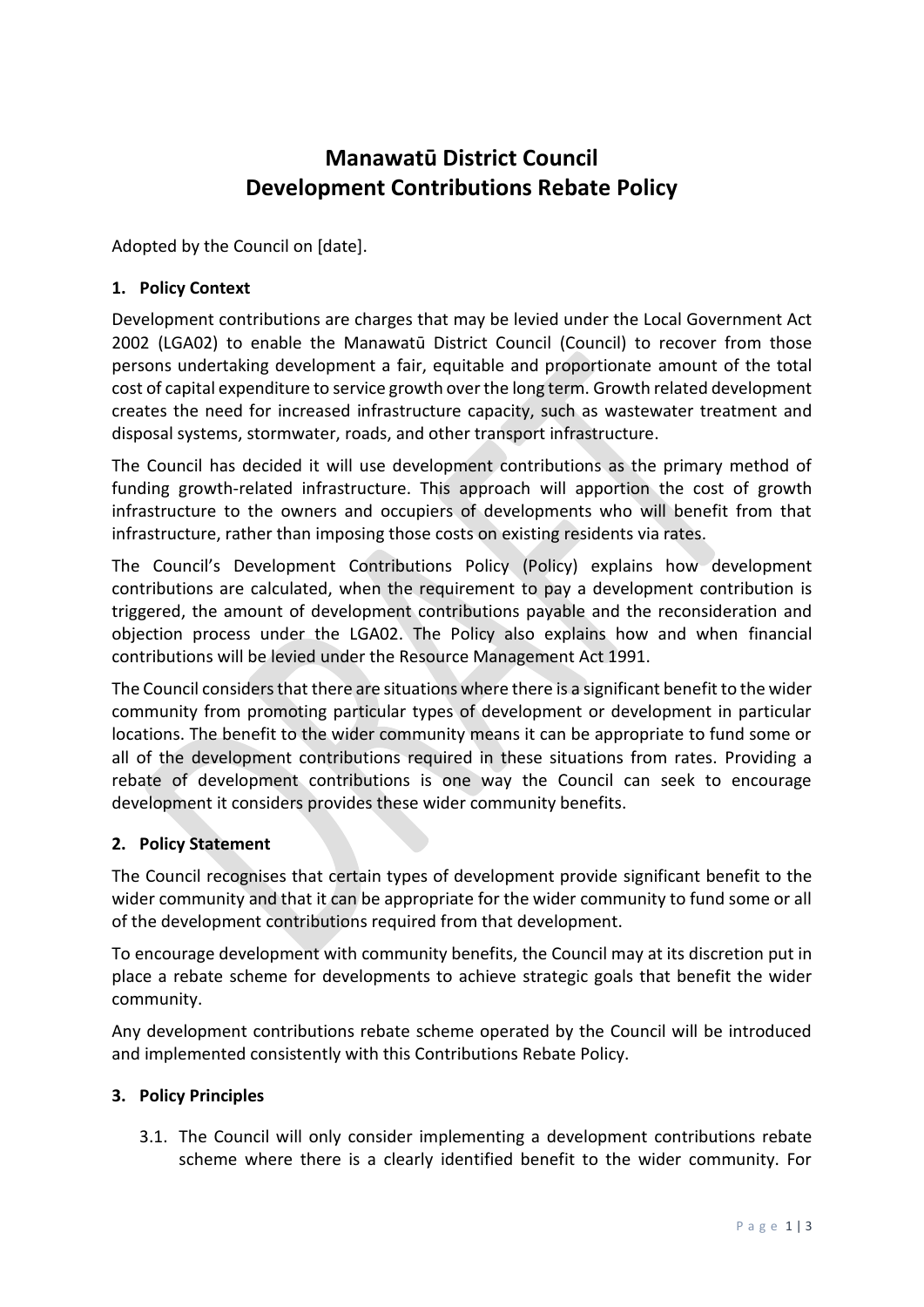example, to encourage development in a particular area to occur faster or on a larger scale than it would without a rebate scheme in place.

- 3.2. A development contributions rebate scheme will not be used solely to address issues of affordability for the developer. Developer affordability is more appropriately addressed through the development contributions policy.
- 3.3. A development contribution rebate will mean the Council does not recover the cost of the specified infrastructure. Cost recovery will be funded instead from another source, likely rates. The source of the rates funding for the development should reflect the wide community benefit and therefore be allocated as widely as practicable.
- 3.4. The Council will not fund a development contribution rebate by increasing development contribution charges on other developers.
- 3.5. Any rebate scheme should be as user-friendly for the developer as possible, while also being as efficient as possible for the Council to administer.
- 3.6. Development contributions rebates will address specific situations for a finite period and will be used at the Council's discretion. Where Council intends to promote particular outcomes, encourage localised growth or types of development in the long-term it will adjust the development contributions regime in the Policy.

#### **4. Rebate Scheme Parameters**

The Council will determine the terms of any development contributions rebate scheme at its discretion. However, the stipulated terms will address the following matters:

- 4.1. Details of which developments are eligible for the rebate identified by development type, location and/or any other parameters of the development that enable or limit eligibility.
- 4.2. How the rebate is to be applied, including:
	- a. What portion of the standard development contribution is to be rebated, or any metrics that the Council will apply in determining this portion.
	- b. The date from which the rebate will apply and when it will expire.
	- c. Any financial cap that will apply to individual development contribution rebates and/or to the rebate scheme as a whole.
	- d. Any additional conditions a development must meet to be eligible for a rebate.
	- e. Any procedural requirements including details of any application for a rebate that will be required.

The scheme parameters adopted by the Council for each rebate scheme will be attached as an appendix to this policy.